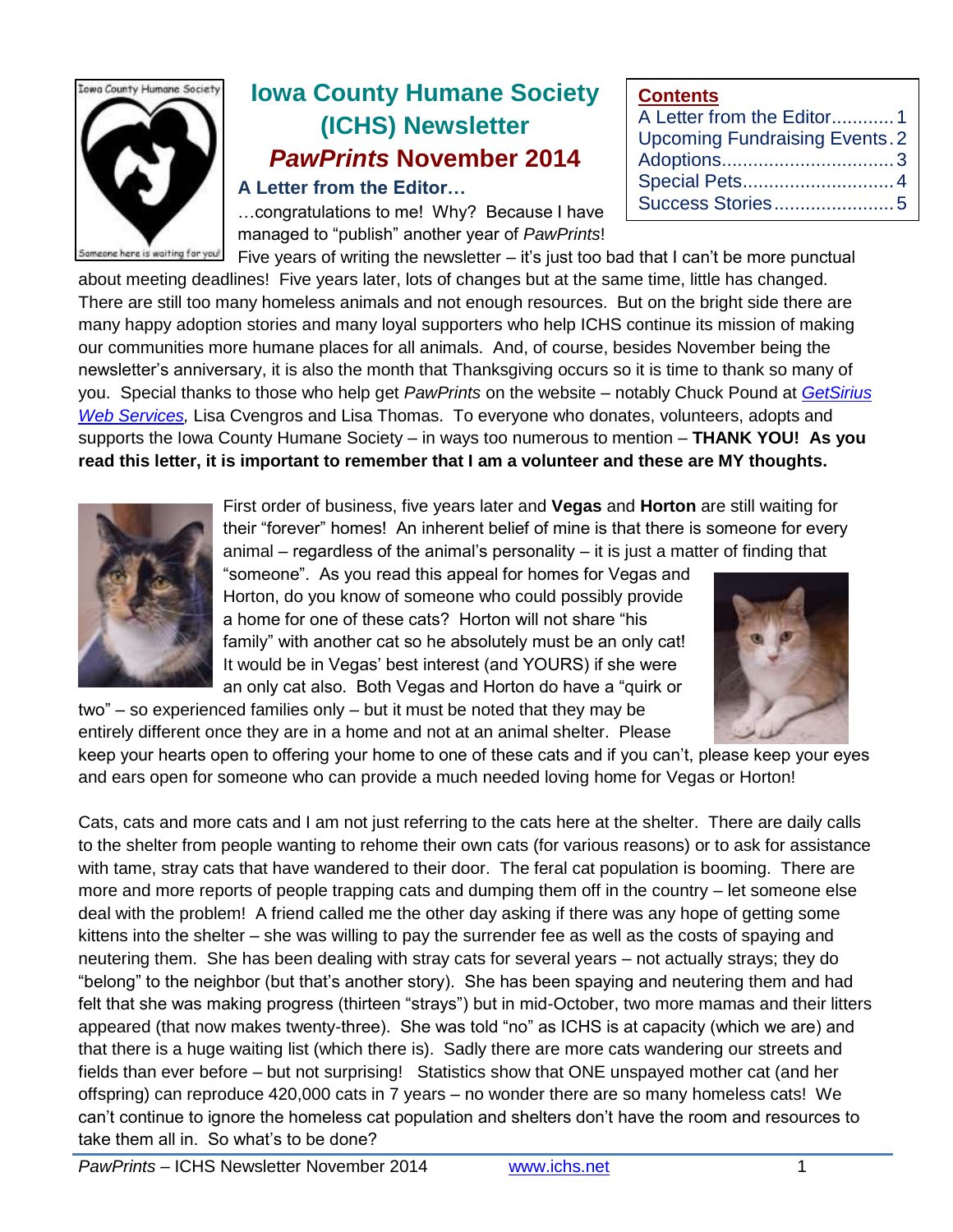There are many people like my friend who feed stray cats. Keep in mind there is a difference between "strays" and feral cats – but that's also another story. Many people are only able to feed the cats – not spay, neuter and vaccinate. (In my opinion) it is wonderful that people do feed the strays and hopefully provide some type of shelter in the winter months. But that doesn't solve the population problem – instead, it probably enhances it! And then there are those of us who take cats in – providing homes for that 'over-looked' shelter cat or that sweet stray that just appeared on the doorstep. There are lots of us who have more than our share of cats. Why? The only explanation that I have is that "we do what we have to do".

Have you ever heard of the Ig Nobel Prizes? Well, I hadn't either so here is the explanation from *Wikipedia* – "The Ig Nobel Prizes are a parody of the Nobel Prizes and are given each year in October for ten unusual or trivial achievements in scientific research. The stated aim of the prizes is to "honor achievements that first make people laugh, and then make them think." So where am I going with this? Four cats was pretty much the limit at my house. After a tumultuous 2014 spring, I decided that I had earned the right to bring home a fifth cat. Of course, there were several at ICHS to choose from, but I had promised Bobbie a year ago that she would be my next cat. However, dear Trisa, also held a special place in my heart so the decision was made to bring them both home – even though I knew better. However that's what I did, and yes, it was not a wise decision! But I had learned my lesson – there would be no more cats! On the eve of bringing home my 7th cat, I was reading the *Wisconsin State Journal* and I came across the article "*Pork, cats, bananas and more at Ig Nobels*". As I skimmed the article, my thoughts were more on, "What in the world am I doing bringing home Cat #7?" than concentrating on what I was reading and so I interpreted the scientific question as "Are cat people crazy?" That got my attention!!! Well, as I reread the article the question was more like, "is owning a cat bad for your mental health?" (which doesn't mean 'crazy'). The article didn't go into much detail but when I googled the Ig Nobel awards, the study appeared to have more to do with toxoplasmosis and depression and not mental health. However…I'm still wondering if I'm crazy – having seven cats that don't get along!!! I wonder if others that take in lots of cats also wonder about their mental health. I think that maybe we need to form a support group for those of us with lots of cats – actually I said that as a joke, but maybe it should be considered!!!

Anyway, too many cats! More has to be done to help people spay and neuter – I am referring to low cost spay and neuter programs. It was devastating to lose the DCHS Mt. Horeb Clinic. It continues to be one of our goals here at ICHS to initiate a low-cost spay and neuter clinic…hopefully this will happen someday. More also has to be done to educate the public about the importance of altering their pets – too many people just don't get it!

**If you have any suggestions or ideas about the content of ICHS PAWPRINTS, please contact me, Terri Davis at [roadhogbiker@gmail.com](mailto:roadhogbiker@gmail.com)**

## **Upcoming Fundraising Events**

Just a reminder that ICHS is always looking for volunteers to help with the planning and implementation of our fundraisers. Our goal is to have enough volunteers so that each individual would only have to help plan and work at one event per year. So…if you would like to get involved with the planning and organizing of 2015's fundraisers, please contact the shelter for more details. We hope to hear from you!!! Also, please check the website and click on the link to find out what our 'immediate/specific volunteer needs' are and see how you can help!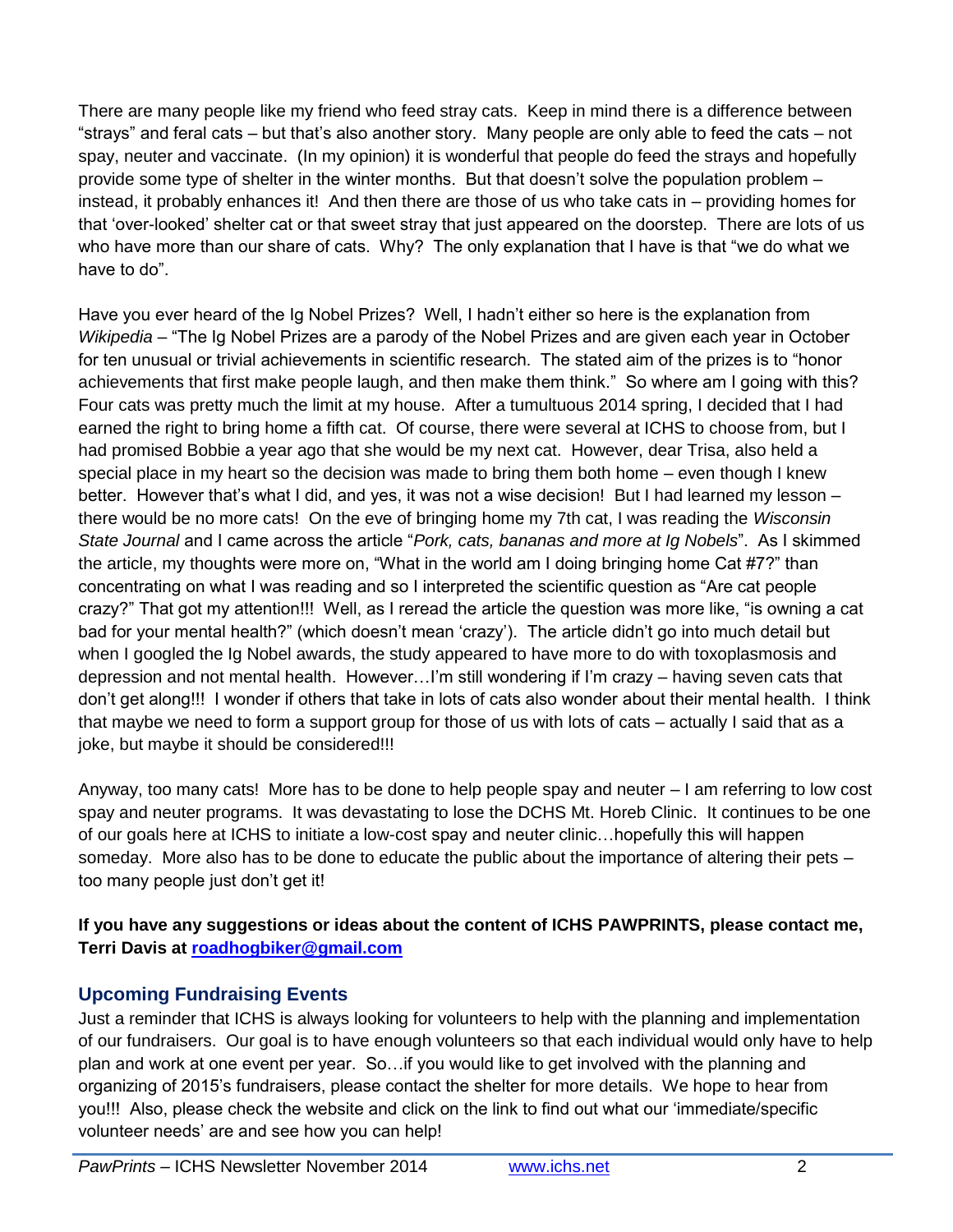#### **Snowblower Raffle**

Are you tired of breaking your back shoveling snow? Or has your current snow thrower seen better days? Why not enter the ICHS snowblower raffle? You can win a shiny new 2014 Ariens 24-inch, twostage snowblower complete with electric start, valued at almost \$800! Tickets are \$10 each or three for \$25, and are available at the shelter or at Alisha's Best Friends in Dodgeville. Only 300 tickets will be sold! A winner will be drawn on Saturday, December 20.

#### **Taco John's Nachos Navidad All of December**

Taco John's in Platteville will be donating 25 cents from each Nacho Navidad entrée purchased during the upcoming holiday season. Taco John's has generously supported ICHS for the past four holiday seasons with this fundraiser. Please support Taco John's as you are out and about doing your holiday shopping. *Feliz Navidad!*

## **Piggly Wiggly Holiday Bake Sale December 6**

"*Ho-Ho-Ho!*" ICHS is pleased to announce that we will once again be having our Holiday Bake Sale on Saturday, December 6th. The sale will be at Spring Gate Mall in Dodgeville. We will be set up in the usual spot outside of *Piggly Wiggly*. The sale will begin at 8:00 am and continue until 2:00 pm (or until the baked items are gone). As in past years, there will be a huge variety of tempting holiday-themed goodies. Whether you are a baker, a buyer or both – please circle this date on the calendar and we'll see you there! "*YUM-YUM-YUM!*"

## **Holiday Bake Sale and Lunch at the** *Secret Santa Shop* **December 13**

We are looking for bakers to provide goods to sell, and workers to serve food at, the 12th Annual Secret Santa Shop to be held at Hill's Pub in Dodgeville from 9:30am until 2pm. The event is put on by the Dodgeville Kiwanis. Families can enjoy a meal and drinks upstairs while little ones shop (with the help of Santa's helpers) on the lower level. Bake sale proceeds and a portion of food sales will go to the ICHS.

#### **Poppin' Paws! Keep an eye out for our popcorn sale!**

I.C. GoodPets, the winning flavor in our Poppin' Paws Popcorn Contest, will soon be for sale both at the shelter and at the Rural Route 1 store in Montfort. The flavor is sweet and crunchy with just a hint of cinnamon. Available in tins perfect for gift giving this holiday season!

| <b>September</b> |               | <b>October</b> |             |              |              |
|------------------|---------------|----------------|-------------|--------------|--------------|
| <b>Cats</b>      |               | <b>Dogs</b>    | <b>Cats</b> |              | <b>Dogs</b>  |
| Spencer*         | Remy*         | Rogue          | Murray      | Lego*        | Journey      |
| Boo*             | Ferdinand*    | Bob            | Aiden       | Suzy         | Lewie        |
| Zed*             | Bunny $\odot$ | Zack           | Herbie      | Belle*       | <b>Molly</b> |
| <b>Babs</b>      | Frankie       | Pongo          | Floyd       | Chen*        | Thunder      |
| Scout*           | Maxine        | Maddie         | Doty        | Grady*       | <b>Boo</b>   |
| Starla*          | Kahuna        | Emma           | Snow        | Mona $\odot$ | Adam $\odot$ |
| Jolene*          | Marla         |                | Carter      | Jonas*       | Oz           |
| Dodger*          | Anaya*        |                |             |              | Murray       |
| Flint            | Smokey        |                |             |              | Harper       |
| Vera*            | Sal*          |                |             |              |              |
| Ezra*            |               |                |             |              |              |
| * - kitten       |               |                |             |              |              |

#### **September & October Adoptions**

 $\mid$   $\odot$  - denotes animal has been at ICHS for over a year/has special needs/or is elderly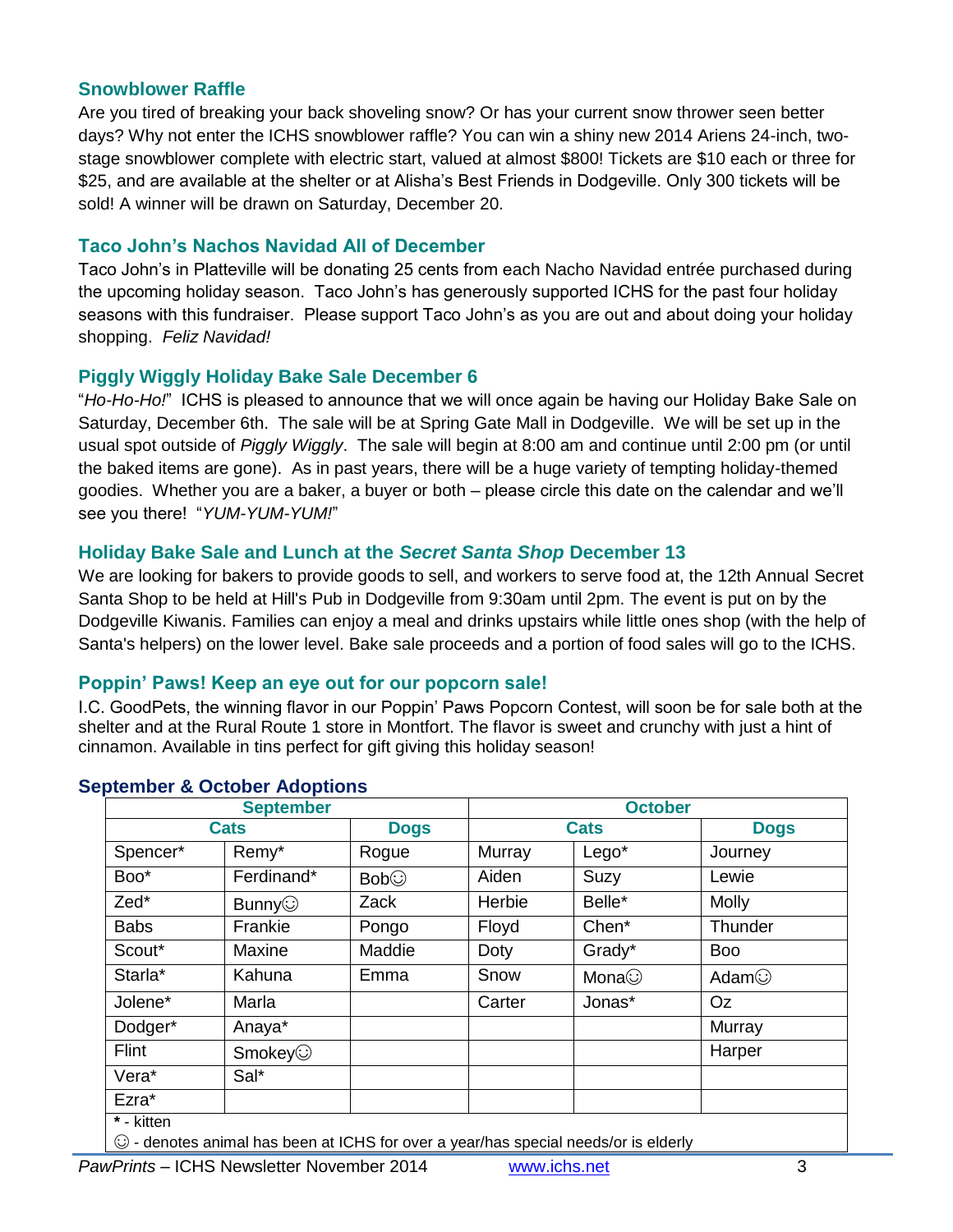## **Special Pets**

We all know that all animals are 'special' but the animals featured in this section are indeed special. These are 'special needs' animals. The special person/family who adopts one of these animals knows that this may/may not be the long-term relationship which we hope for when we open our hearts and homes to a new family member. These animals 'forever homes' with us may be just for a short time before they move on…But, nevertheless, these animals need a home and a loving family just as we all do. Are you possibly the family that could provide a home for one of these animals? If not, do you know of a family who could provide a loving home for these animals? If so, please come out to ICHS and find out more about these animals from the ICHS staff.

#### **Limbo, Buzz & Grover**



Our three FIV kitties are patiently waiting for someone to notice them. FIV cats are "normal" cats – it's just that these four kitties have a virus (FIV) which affects their immune system – but slowly – over a period of years! So these kitties should live long and normal lives! **Limbo** is a goodlooking gray guy who loves attention. **Buzz** was thought to

be 'feral' when he first arrived at ICHS – but he was simply frightened. He had the reputation of being "one of the sweetest and most loving cats in the building". He recently received his "orange card"; he just doesn't get enough cuddling. Although handsome **Grover** has been at the shelter for several months, I haven't gotten to know him well. If it wasn't for the FIV+ sign on their cages, you wouldn't have a clue

that these cats have FIV! Although we call these cats "special", there really are no special considerations when adopting them. They must be kept indoors. They may live with other cats since FIV is not easily passed between cats (it would be best if your other cat(s) are good-natured and amicable to a new pal). FIV is primarily spread by serious bite wounds so if you have other cats, it is important to properly introduce any of these four to the others (but you would do that with any cat that you bring home). It is also important to keep them free from stress so a quiet home would be best. Is it



possible that YOU just might be the special family that these kitties are looking for? So… Limbo, Buzz and Grover need homes!



So…Gregory needs a home.

## **Vegas**

**Vegas** is considered a special kitty because of her 'catitude' – and she is also in sole possession of #1at the top of the *[Top Ten List!](http://www.ichs.net/files/1214/1289/6999/ICHS_Top_Ten_List_Oct_2014_v2.pdf)!!* She is one of those cats who is difficult to place. Vegas is approximately 6-7 years old. She was abandoned by her previous owner and has been at ICHS almost 5 years. Now, it's not that Vegas isn't friendly – she's just "choosy"; even preferring some staff

**Gregory**



**Gregory** is indeed a special kitty! He tested positive for both FeLV and FIV. Now don't let that deter you from making this guy a part of your family! As mentioned earlier, as long as FeLV cats are kept indoors, are only cats and live in a stress-free environment (as much as possible), they should be with your family for many years to come. Gregory is friendly and affectionate, but he hasn't had a lot of opportunities to interact with people (he was a barn cat), so he needs YOU to show him what a loving relationship is all about.